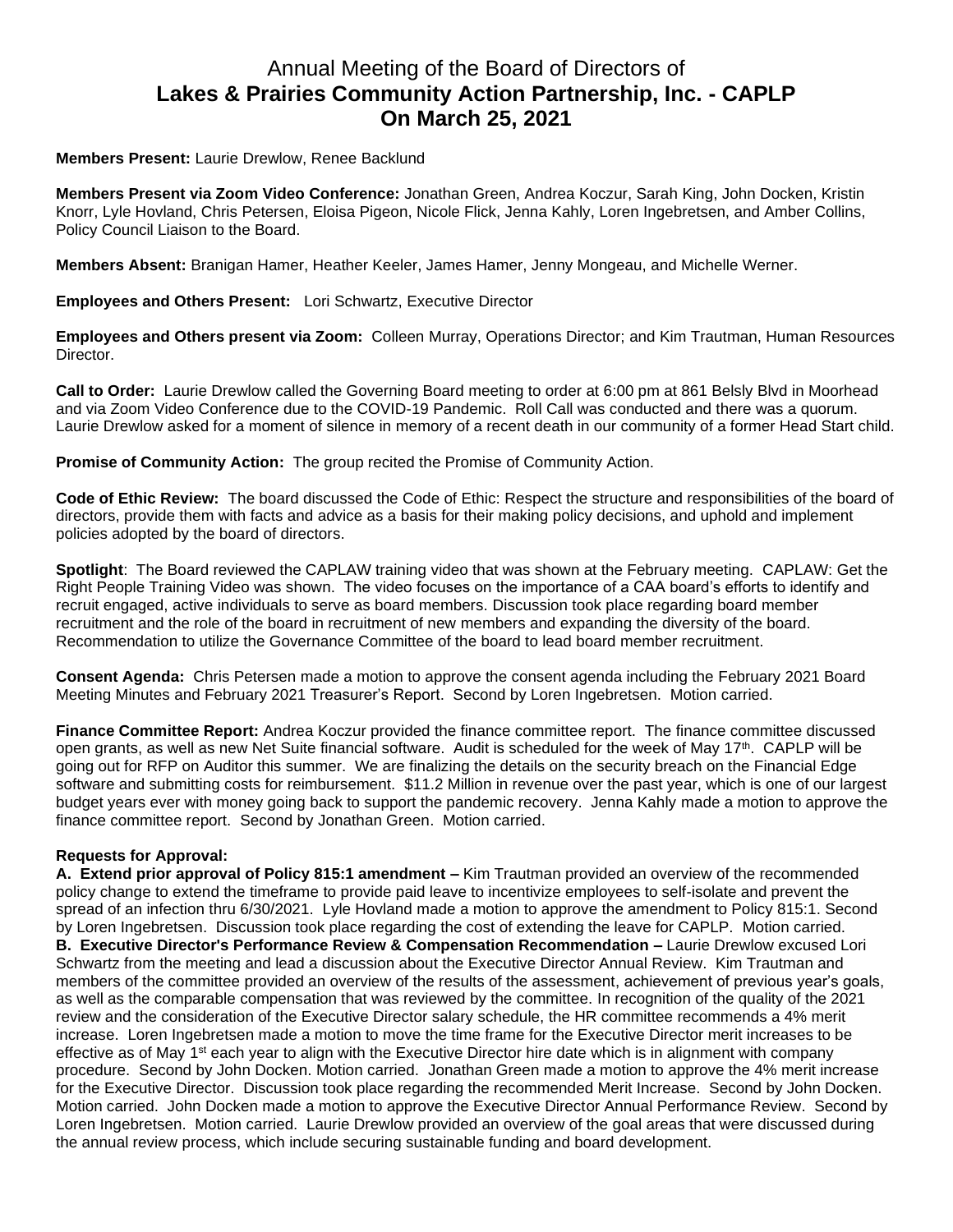**C. Safe Havens Grant Funding Request -** The Safe Havens grant supports our Rainbow Bridge program, allowing us to serve ND victims of domestic violence free of charge. CAPLP will be working with the State of North Dakota to transition this grant to RACC when Rainbow Bridge transitions. Andrea Koczur made a motion to approve the Safe Havens Grant application. Second by Sarah King. Motion carried.

**D. Live Well at Home Funding Request -** CAPLP is seeking funding from MN Department of Human Services for the Live Well at Home Grant. These funds will continue to provide support for our Senior Programs including Senior Navigation and Rural Routes. Loren Ingebretsen made a motion to approve the Live Well at Home Grant Application. Second by Andrea Koczur. Discussion took place regarding the importance of reaching out and serving the rural areas of our region. Motion carried.

**E. Google Impact Challenge Funding Request -** CAPLP is seeking funding from the Google Impact Challenge to support the Economic Empowerment Programs. Our proposal will incorporate all of the economic empowerment services that help move people out of poverty and into financial stability, particularly focusing on female headed households. The proposal includes funding for Whole Family Coaching positions, including one that will be housed in Wilkin County to offer Whole Family and Career Connect services in that part of our service area. It will also include funds to hire additional Career Connect Coaches and pay for the trainings at M State. Sarah King made a motion to approve the Google Impact Challenge Grant. Second by Kristin Knorr. Motion carried.

**F. FM Area Foundation Application -** CAPLP requests to apply for funding to support the Social Security Outreach, Access, and Recovery Program (SOAR). The SOAR program launched in 2019 at CAPLP when we were able to hire 1 Full time staff dedicated to helping people experiencing homelessness/at risk of homelessness with navigating and submitting a social security application. There is a consistent wait list for this program, indicating the need in our community for the service. CAPLP receives funding for each application submitted and approved. It has taken longer than anticipated to create a program that is sustainable. These funds would be used to further support this much needed program in our community. Jenna Kahly made a motion to approve the FMAF Application. Second by Jonathan Green. Motion carried.

**G. Office of Economic Opportunity Homeless Grants Application -** CAPLP has been operating a Youth Supportive Homeless Program, Emergency Solutions Grant, and Transitional Housing Program for a number of years, and would like to apply to continue to provide these services. Lyle Hovland made a motion to approve the OEO Homeless Grants Application. Second by Jenna Kahly. Motion carried.

**H. Cost-of-living adjustment (COLA) Application -** The Administration for Children and Families released an application for a 1.22% COLA for FY 2021 for Head Start. CAPLP Head Start will increase staff salaries by 1.22%, remaining dollars will go towards fringe and to offset higher operating costs. Renee Backlund made a motion to approve the COLA Application. Second by Eloisa Pigeon. Motion carried.

**I. Head Start State funding -** Head Start is re-applying for our State grant to serve the same number of children with the allotted state dollars as we served in the year previous.Andrea Koczur made a motion to approve Head Start State Grant application. Second by John Docken. Motion carried.

**J. Board Member re-election Michelle Werner -** Michelle Werner was seated as a consumer sector representative for Clay County in March 2015 and has completed her second 3-year term. Eloisa Pigeon made a motion to re-elect Michelle Werner for her 3<sup>rd</sup> term. Second by Renee Backlund. Motion carried.

## **Report Backs:**

**Head Start Policy Council - Sarah King & Amber Collins –** Sarah King welcomed Amber Collins as the Policy Council Liaison. Policy Council met on March 16<sup>th</sup>. Over the course of the year, Head Start has experienced 6 classroom closures due to COVID-19. 72% of Head Start staff have been vaccinated. Attendance is holding at 88%. To date, 17% of Head Start children served have an identified disability, and 11% are receiving mental health services. With no tooth brushing in the classroom Head Start has had to handle dental health in a different way. Head Start is still providing meals for virtual families. The classrooms now have "Swivel" which is a robot that follows the teacher in the classroom to be able to provide real time feedback in the classroom setting. Sarah highlighted that on page 4 of the progress report regarding the number of kids, families, and teachers in transitions – 42 children are transitioning from EHS to HS and 80 kids are transitioning from Head Start to Kindergarten.

Housing Advisory Board Liaison – John Docken reported that the Housing Advisory Board met on March 11<sup>th</sup> and they are a very active group. CAPLP was awarded COVID Emergency Rental Assistance (CERA) grant which will enable us to hire 2 new employees for application assistance. The COVID Housing Assistance Program (CHAP) provided assistance to households from August-Feb. serving 899 total households with over 1.1 Million dollars. The Housing Team is working with Legal Aid to plan for when the eviction moratorium ends.

**Public Official Check-In:** No report.

**Dennis Heitkamp & Volunteer Extraordinaire Awards:** These awards are given at the Annual Meeting in April. Please forward nominations to Christina Phipps. Christina has made a chart of past winners as well if anyone is interested.

**Executive Director's Report:** Lori Schwartz thanked the board for their support through her annual performance review. Colleen Murray reported that on March 2<sup>nd</sup>, Microsoft announced a vulnerability related to the Microsoft Exchange Server.